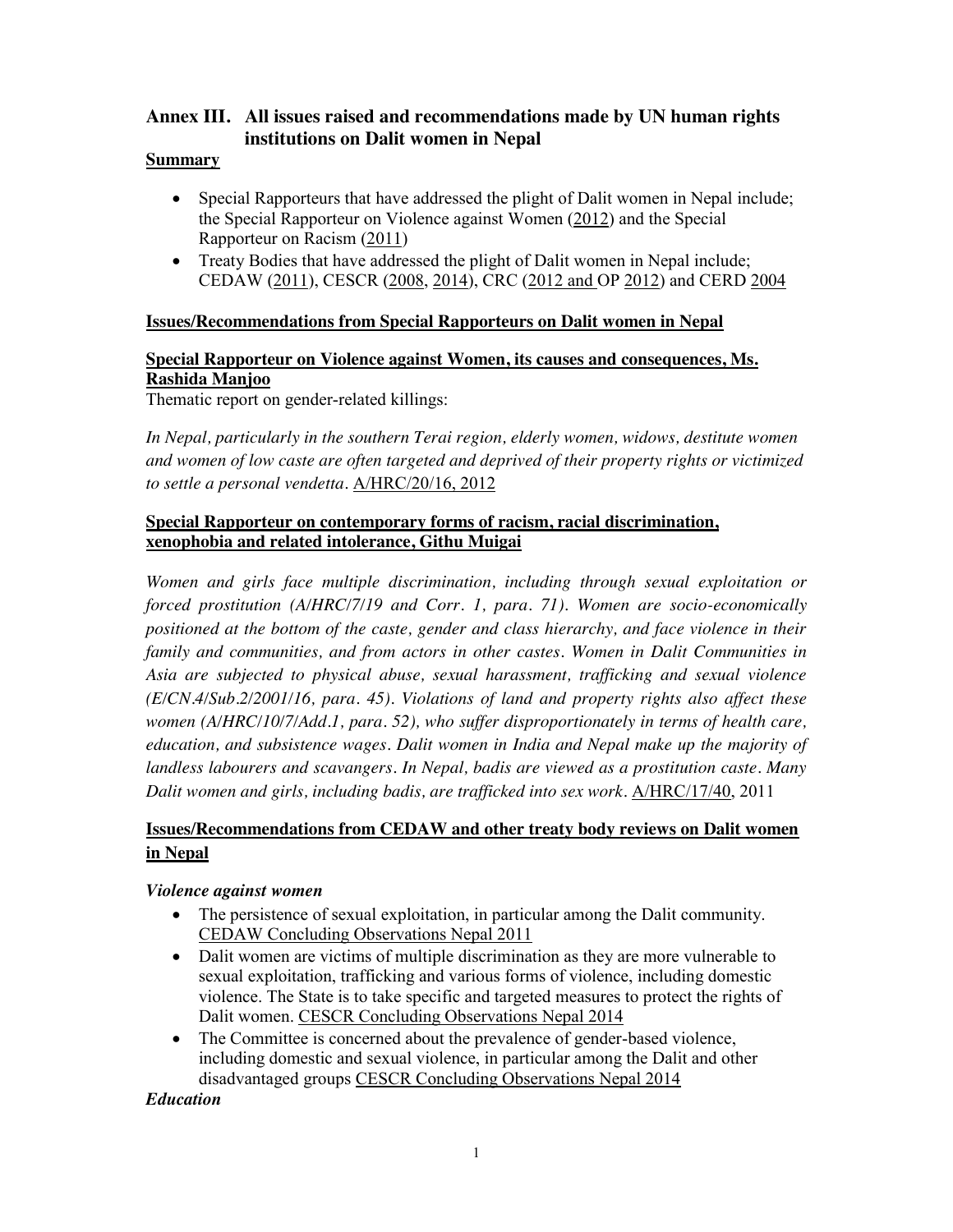• Strengthen its efforts to achieve universal provision of quality education for girls at each level of the education system in urban, rural and remote areas, provide access to education to girls with disabilities through improvement of infrastructures and provision of support systems, with special attention to girls from Dalit, Indigenous and other disadvantaged. CEDAW Concluding Observations Nepal 2011

### *Political life*

- the very low representation of women, in particular Dalit and indigenous women, in high-level decision-making positions, the public service, the judiciary and the diplomatic service, in the National Human Rights Commission and at the local level. CEDAW Concluding Observations Nepal 2011
- Establish concrete goals and timetables so as to accelerate the increase in the representation of women, including Dalit and indigenous women, in elected and appointed bodies in all areas of public life from local level, including at the Village Development Committee level, to national and diplomatic levels. CEDAW Concluding Observations Nepal 2011
- The Committee urges the State party to ensure that in the Constitutional process currently underway, all sectors of society, including disadvantaged and marginalized groups, in particular the Dalit, the Madhesi and indigenous communities, and especially women within these groups, are represented in decision-making bodies at all levels. It recommends that concrete and active efforts be made to promote the participation of these groups in the Constituent Assembly, which, following the election of its members in 2007, will embark on the drafting of a new Constitution. CESCR Concluding Observations Nepal 2008
- The Committee recommends that the State party increase the representation of women, including Dalit and indigenous women, in decision-making positions in public and political affairs. The Committee further recommends that the State party address obstacles to the career advancement of women through temporary special measures and education of men and women about equal career opportunities. CESCR Concluding Observations Nepal 2014

### *Harmful practices*

- the Committee expressed concern over harmful practices such as *deuki* (offering girls to deities to fulfil religious obligations); *jhumas* (offering young girls to Buddhist monasteries for performing religious functions); *kamlari*, (offering girls for domestic work to the families of landlords), and *badi* (widespread practice of prostitution among the Badi caste) which still persists in the State party and constitute serious breaches in the State party's obligations under article 2 (a) of the OP" (para 27 in the Concluding Observations). CRC OP Concluding Observations Nepal 2012
- It is particularly concerned that women and girls, in particular of Dalit origin, continue to suffer from harmful traditional practices such as forced and early marriages, accusations of *boxi* (witchcraft), *deuk*i tradition (offering girls to deities to fulfil religious obligations), *jhumas* (offering young girls to Buddhist monasteries for performing religious functions, *kamlari* (offering girls for domestic work to families of landlords) *chapaudi* (isolating menstruating girls)*,* and *badi* (widespread practice of prostitution)*.* (art. 3, 10) (a) effectively implement measures to eradicate harmful traditional practices; (b) reinforce its awareness-raising campaigns among the population and in particular in districts and social groups where such practices are prevalent, reiterating that these practices are violating human rights and that they have long lasting negative effects. (c) enforce its Domestic Violence Act of 2009, investigate cases of harmful traditional practices and punish those responsible; (d)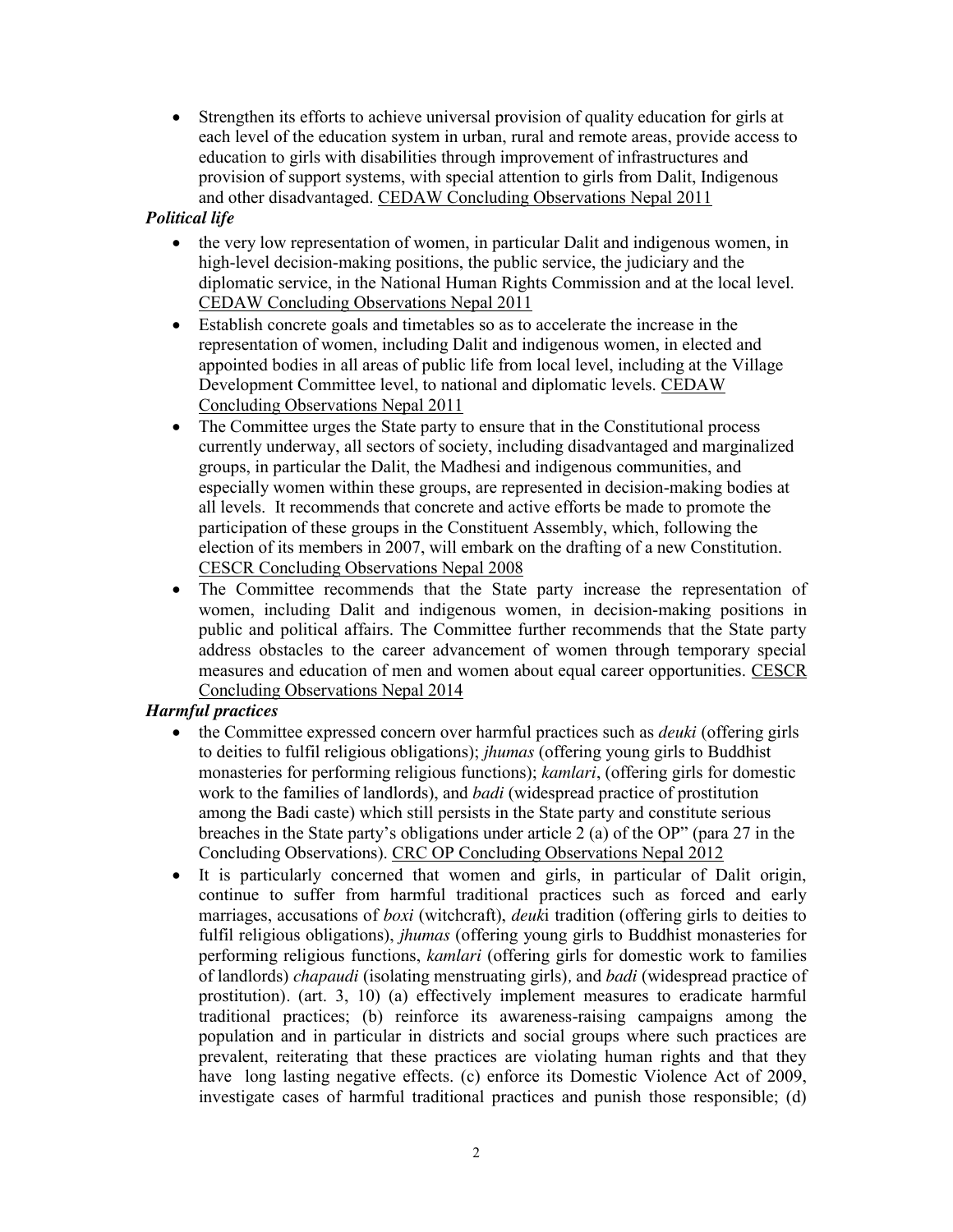provide protection and rehabilitation to victims; (e) expedite the adoption of the Bill prepared by the National Women's Commission to criminalize all kinds of harmful practices, as well as of the National Strategy to End Child Marriages. CESCR Concluding Observations Nepal 2014

- The Committee notes the lack of information in the periodic report on the situation of women belonging to disadvantaged groups who are victims of multiple discrimination, and expresses concern over the situation of forced prostitution of girls and women of the **Badi** caste. The Committee recommends that the State party consider issues of political representation, personal security, employment and education, in line with general recommendations XXV (2000) on gender-related dimensions of racial discrimination and XXIX (2002) on descent-based discrimination, in taking measures to eliminate multiple discrimination against women who belong to vulnerable groups. The Committee further requests the State party to include in its next report the measures taken in this regard, including specific action taken to eradicate forced prostitution of Badi girls and women CERD Concluding Observations Nepal 2004
- Although certain harmful traditional practices have been prohibited by law, the Committee expresses its continuing concern about the persistence of such practices that violate the rights of women and girls as deuki (dedicating girls to a god or goddess), **badi** (widespread practice of prostitution among the Badi caste), chaupadi (isolating a woman during menstruation because she is considered to be impure), marrying child brides, and witchcraft,. In this regard, the Committee regrets the lack of information contained in the State party's second periodic report about the full extent of such practices and the efforts being made to eradicate them (CESCR Concluding Observations Nepal 2008)
- The Committee is concerned at the continuing existence of child marriage and polygamy and other practices, including the institution of dowry, *deuki* (dedicating girls to a god and goddess), *jhuma* (in some communities, second sisters remain unmarried and spend their life in monasteries), *kumari pratha* (having a girl child as living goddess) and *badi* (ethnic practice of prostitution among young girls), that are contrary to the Convention and constitute discrimination against women. The Committee is also concerned that the enactment of the draft bill on domestic violence has been delayed indefinitely. The Committee recommends action without delay by the State party to enforce its marriage laws, particularly as they relate to the prohibition of child marriage and polygamy, in the light of general recommendation 21 on equality in marriage and family relations, and urges the State party to take steps to abolish other harmful and discriminatory traditional practices, such as dowry deuki, jhuma, kumari pratha, and badi. The Committee also recommends that the State party take comprehensive and effective measures, including the training of the judiciary and law enforcement officials and public awareness-raising campaigns aimed at eliminating these practices. The Committee requests the State party to adopt immediately measures on domestic violence and to provide in its next report information about progress in relation to the draft bill on domestic violence (CEDAW Concluding Observations Nepal 2005).
- The Committee expresses concern that traditional Convention, the Committee's general recommendations, and customs and practices detrimental to women and girls, such the Beijing Declaration and Platform for Action. as child marriage, dowry, polygamy, *deuki* (a tradition of dedicating girls to a god or goddess, who become "temple prostitutes", which persists, despite the prohibition of the practice by the Children's Act) *badi* (the ethnic practice of forcing young girls to become prostitutes)